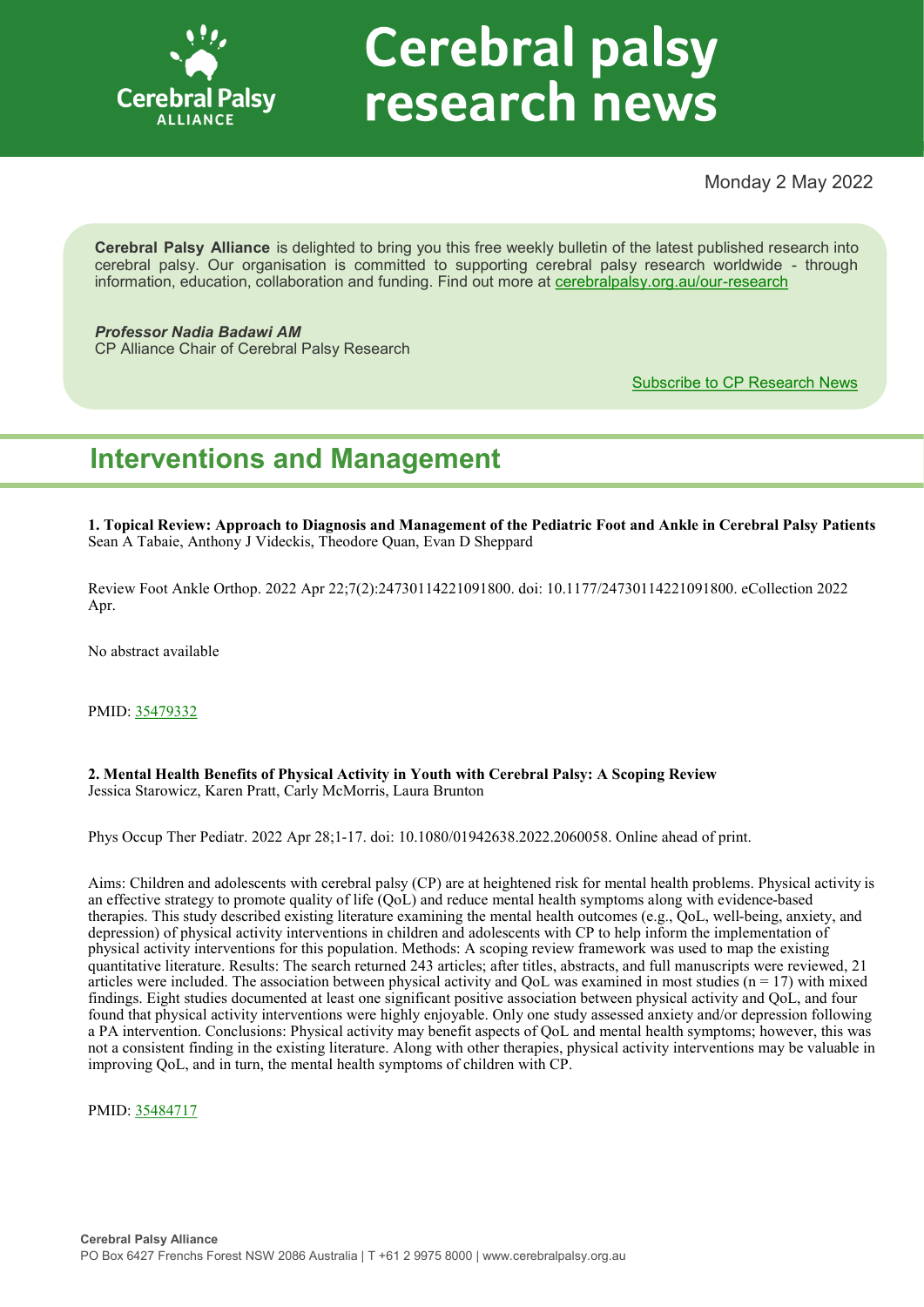**3. Psychosocial Intervention Outcomes for Children with Congenital and Neonatal Conditions: Systematic Review** Bronwyn Lamond, Samantha D Roberts, Steven P Miller, Shari L Wade, Tricia S Williams

J Pediatr Psychol. 2022 Apr 26;jsac038. doi: 10.1093/jpepsy/jsac038. Online ahead of print.

There has been a historic lack of psychosocially geared treatment studies for congenital and neonatal conditions that impact brain development, despite well-established knowledge that these conditions impact cognitive development, quality of life (QoL), mental health, and academic success. Objective: The aim of the present study was to systematically investigate the research literature focusing on the effects of interventions in psychosocially geared programs for children with neonatal brain injury on school and psychological outcomes. Methods: Psychosocially geared programs broadly refer to interventions to improve parenting and school functioning, or child behavior, as well as other interventions that have a psychological component but may be more physically oriented, such as goal-directed physiotherapy. A comprehensive search of PubMed, Medline, PsychINFO, and Embase was completed between June and July 2020. The methodological quality of included articles was assessed using the Cochrane Risk of Bias Tool for Randomized Trials (RoB-2). Results and conclusion: Twenty studies met the inclusion criteria and demonstrated adequate risk of bias (i.e., low risk of bias or some concerns). The studies included family ( $n = 2$ ), parenting ( $n = 7$ ), and child ( $n = 10$ ) interventions. There is some evidence supporting the effectiveness of psychosocial interventions for children with neonatal brain injury and their families on academic outcomes, behavior, and QoL, indicated by positive intervention effects in 65% ( $n = 13$ ) of studies.

PMID: [35472174](https://pubmed.ncbi.nlm.nih.gov/35472174)

#### **4. From Mouth to Brain: Distinct Supragingival Plaque Microbiota Composition in Cerebral Palsy Children With Caries**

Mingxiao Liu, Yuhan Shi, Kaibin Wu, Wei Xie, Hooi-Leng Ser, Qianzhou Jiang, Lihong Wu

Front Cell Infect Microbiol. 2022 Apr 11;12:814473. doi: 10.3389/fcimb.2022.814473. eCollection 2022.

Children with cerebral palsy (CP) present a higher prevalence and severity of caries. Although researchers have studied multiple risk factors for caries in CP, the role of microorganisms in caries remains one of the critical factors worth exploring. In order to explore the differences in the supragingival plaque microbiota (SPM), supragingival plaque samples were collected from 55 CP children and 23 non-CP children for 16S rRNA sequencing. Distinct SPM composition was found between CP children with severe caries (CPCS) and non-CP children with severe caries (NCPCS). Further subanalysis was also done to identify if there were any differences in SPM among CP children with different degrees of caries, namely, caries-free (CPCF), mild to moderate caries (CPCM), and severe caries (CPCS). After selecting the top 15 most abundant species in all groups, we found that CPCS was significantly enriched for Fusobacterium nucleatum, Prevotella intermedia, Campylobacter rectus, Porphyromonas endodontalis, Catonella morbi, Alloprevotella tannerae, Parvimonas micra, Streptobacillus moniliformis, and Porphyromonas canoris compared to NCPCS. By comparing CPCF, CPCM, and CPCS, we found that the core cariesassociated microbiota in CP children included Prevotella, Alloprevotella, Actinomyces, Catonella, and Streptobacillus, while Capnocytophaga and Campylobacter were dental health-associated microbiota in CP children. Alpha diversity analysis showed no significant difference between NCPCS and CPCS, but the latter had a much simpler core correlation network than that of NCPCS. Among CP children, CPCM and CPCF displayed lower bacterial diversity and simpler correlation networks than those of CPCS. In summary, the study showed the specific SPM characteristics of CPCS compared to NCPCS and revealed the core SPM in CP children with different severities of caries (CPCF, CPCM, and CPCS) and their correlation network. Hopefully, the study would shed light on better caries prevention and therapies for CP children. Findings from the current study offer exciting insights that warrant larger cohort studies inclusive of saliva and feces samples to investigate the potential pathogenic role of oral microbiota through the oral-gut-brain axis in CP children with caries.

PMID: [35480234](https://pubmed.ncbi.nlm.nih.gov/35480234)

**5. Urodynamic study findings and related influential factors in pediatric spastic cerebral palsy** Wenbin Jiang, Huizhen Sun, Baojun Gu, Qijia Zhan, Min Wei, Sen Li, Fang Chen, Bo Xiao

Sci Rep. 2022 Apr 28;12(1):6962. doi: 10.1038/s41598-022-11057-3.

To investigate the urodynamic study (UDS) result in pediatric patients suffering from spastic cerebral palsy (CP). Medical records of patients diagnosed CP having pre-operative UDS results underwent selective dorsal rhizotomy (SDR) from Jan.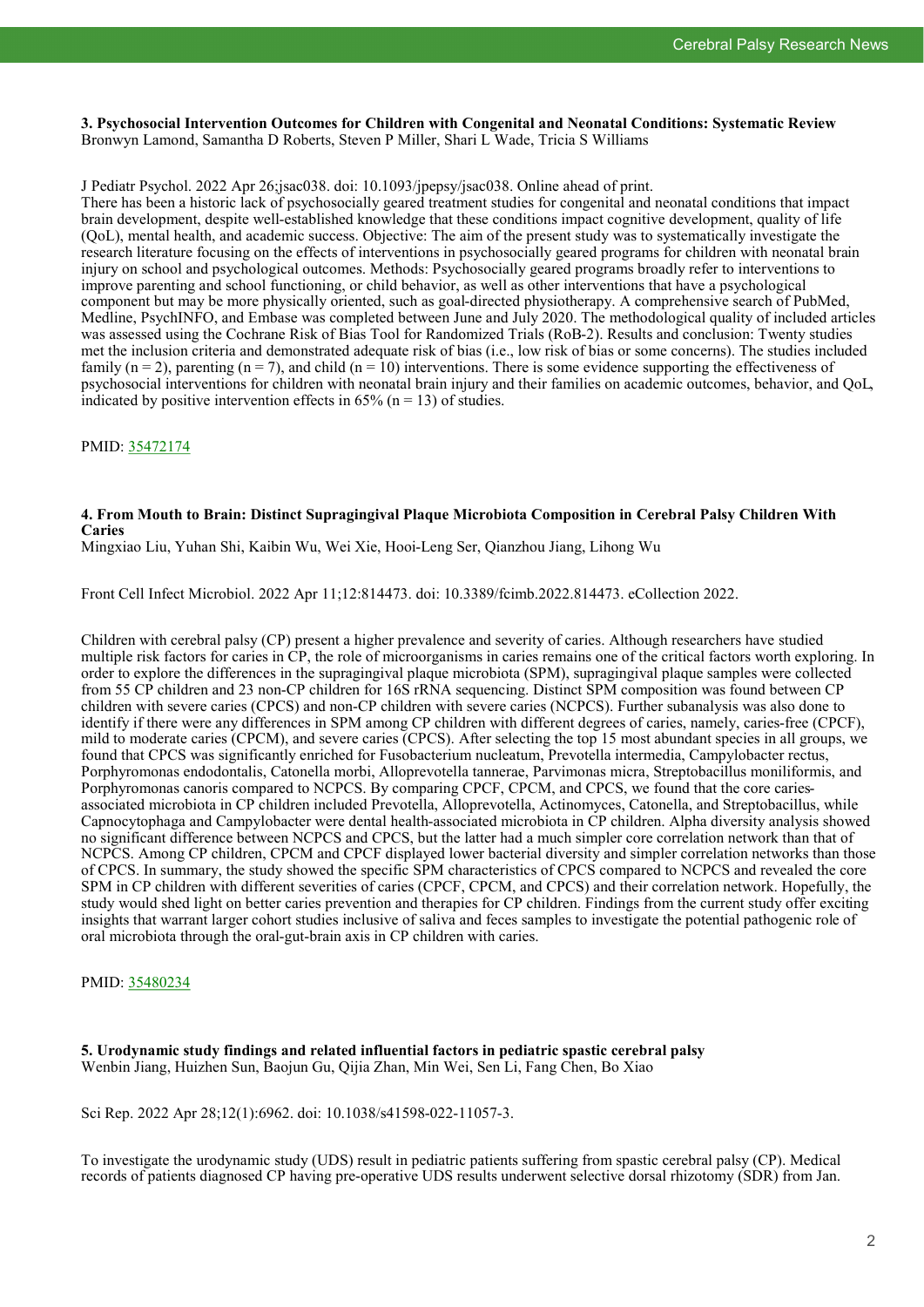2020 to May. 2021 were retrospectively reviewed. Fifty-seven cases diagnosed spastic CP were included in the study (mean age,  $6.73 \pm 2.84$  years), among which, 46 were ambulatory and 11 non-ambulatory. Average gross motor function measure-66 (GMFM-66) score was  $62.16 \pm 11.39$ . Reduced bladder capacity was seen in 49.12% of these cases and cases with lower GMFM-66 score possessed a higher incidence rate of having low bladder capacity ( $p < 0.01$ ). Detrusor overactivity (DO) was shown in 33.33% of the patients. Cases with younger age presented a higher prevalence of DO ( $p < 0.05$ ). Meanwhile, more non-ambulant patients suffered from DO ( $p < 0.05$ ). Increased post-voiding residual (PVR) was seen in 21.05% of the cases. Those with higher average threshold in sphincter-associated input spinal nerve roots (rootlets) witnessed a higher rate of having abnormal PVR ( $p < 0.05$ ). Abnormal UDS results were prevalent in pediatric patients suffering from CP. Motor function, age and threshold of their sphincter-associated spinal nerve roots laid corresponding effect on the abnormal UDS results.

# PMID: [35484196](https://pubmed.ncbi.nlm.nih.gov/35484196)

#### **6. Quantitative MRI Characterization of the Extremely Preterm Brain at Adolescence: Atypical versus Neurotypical Developmental Pathways**

Ryan McNaughton, Chris Pieper, Osamu Sakai, Julie V Rollins, Xin Zhang, David N Kennedy, Jean A Frazier, Laurie Douglass, Timothy Heeren, Rebecca C Fry, T Michael O'Shea, Karl K Kuban, Hernán Jara, ELGAN-ECHO Study Investigators

Radiology. 2022 Apr 26;210385. doi: 10.1148/radiol.210385. Online ahead of print.

Background Extremely preterm (EP) birth is associated with higher risks of perinatal white matter (WM) injury, potentially causing abnormal neurologic and neurocognitive outcomes. MRI biomarkers distinguishing individuals with and without neurologic disorder guide research on EP birth antecedents, clinical correlates, and prognoses. Purpose To compare multiparametric quantitative MRI (qMRI) parameters of EP-born adolescents with autism spectrum disorder, cerebral palsy, epilepsy, or cognitive impairment (ie, atypically developing) with those without (ie, neurotypically developing), characterizing sex-stratified brain development. Materials and Methods This prospective multicenter study included individuals aged 14-16 years born EP (Extremely Low Gestational Age Newborns-Environmental Influences on Child Health Outcomes Study, or ELGAN-ECHO). Participants underwent 3.0-T MRI evaluation from 2017 to 2019. qMRI outcomes were compared for atypically versus neurotypically developing adolescents and for girls versus boys. Sex-stratified multiple regression models were used to examine associations between spatial entropy density (SEd) and T1, T2, and cerebrospinal fluid (CSF)-normalized proton density (nPD), and between CSF volume and T2. Interaction terms modeled differences in slopes between atypically versus neurotypically developing adolescents. Results A total of 368 adolescents were classified as 116 atypically (66 boys) and 252 neurotypically developing (125 boys) participants. Atypically versus neurotypically developing girls had lower nPD (mean, 557 10  $\times$  percent unit [pu]  $\pm$  46 [SD] vs 573 10  $\times$  pu  $\pm$  43; P = .04), while atypically versus neurotypically developing boys had longer T1 (814 msec  $\pm$  57 vs 789 msec  $\pm$  82; P = .01). Atypically developing girls versus boys had lower nPD and shorter T2 (eg, in WM, 557  $10 \times pu \pm 46$  vs 580  $10 \times pu \pm 39$  for nPD [P = .006] and 86 msec  $\pm 3$  vs 88 msec  $\pm 4$  for T2 [P = .003]). Atypically versus neurotypically developing boys had a more moderate negative association between T1 and SEd (slope, -32.0 msec per kB/cm3 [95% CI: -49.8, -14.2] vs -62.3 msec per kB/cm3 [95% CI: -79.7, -45.0]; P = .03). Conclusion Atypically developing participants showed sexual dimorphisms in the cerebrospinal fluid-normalized proton density (nPD) and T2 of both white matter (WM) and gray matter. Atypically versus neurotypically developing girls had lower WM nPD, while atypically versus neurotypically developing boys had longer WM T1 and more moderate T1 associations with microstructural organization in WM. © RSNA, 2022 Online supplemental material is available for this article.

# PMID: [35471112](https://pubmed.ncbi.nlm.nih.gov/35471112)

### **7. Stem Cell Therapy for Neuroprotection in the Growth-Restricted Newborn** Kirat Chand, Rachel Nano, Julie Wixey, Jatin Patel

Review Stem Cells Transl Med. 2022 Apr 29;11(4):372-382. doi: 10.1093/stcltm/szac005.

Fetal growth restriction (FGR) occurs when a fetus is unable to grow normally due to inadequate nutrient and oxygen supply from the placenta. Children born with FGR are at high risk of lifelong adverse neurodevelopmental outcomes, such as cerebral palsy, behavioral issues, and learning and attention difficulties. Unfortunately, there is no treatment to protect the FGR newborn from these adverse neurological outcomes. Chronic inflammation and vascular disruption are prevalent in the brains of FGR neonates and therefore targeted treatments may be key to neuroprotection. Tissue repair and regeneration via stem cell therapies have emerged as a potential clinical intervention for FGR babies at risk for neurological impairment and long-term disability. This review discusses the advancement of research into stem cell therapy for treating neurological diseases and how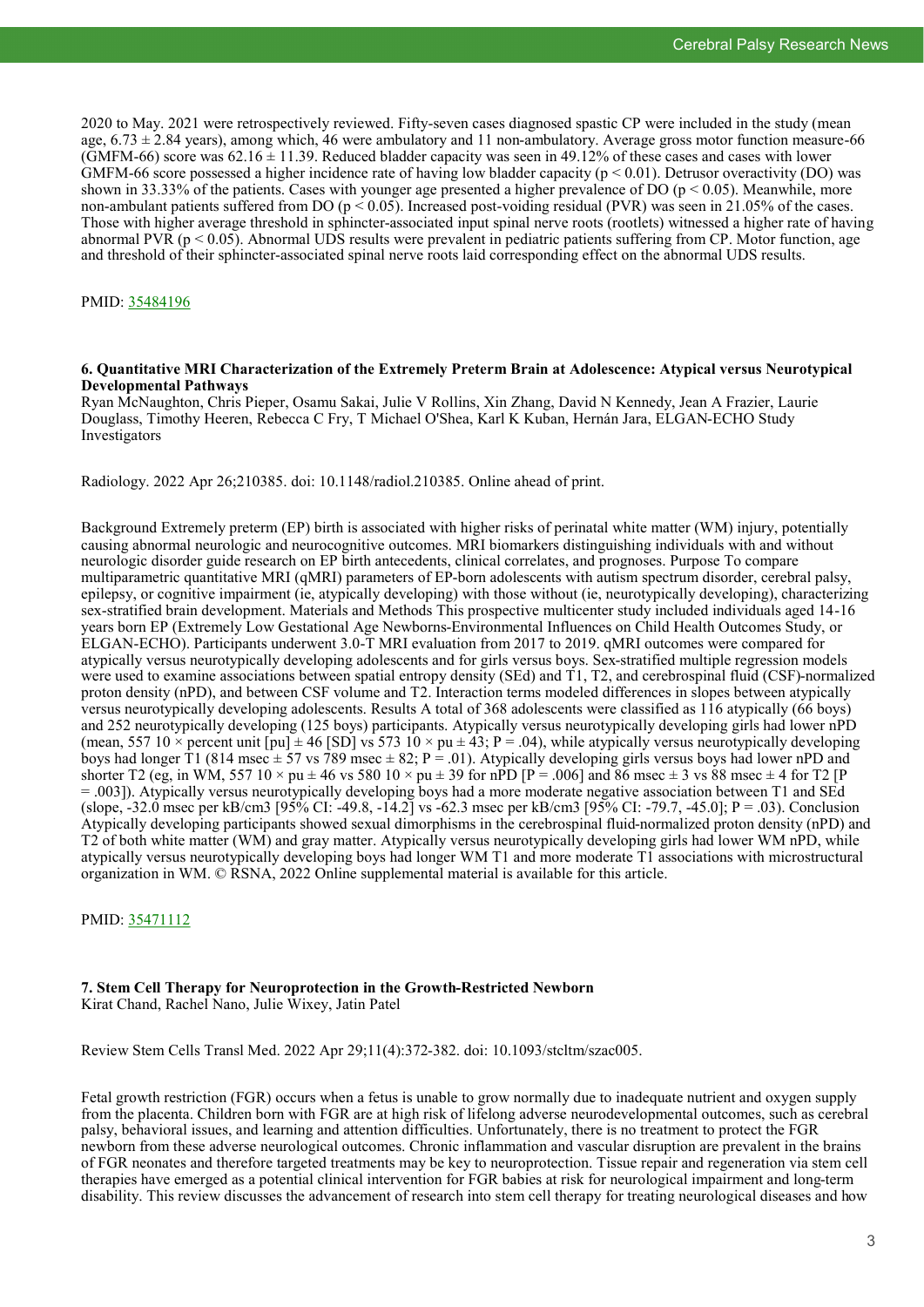this may be extended for use in the FGR newborn. Leading preclinical studies using stem cell therapies in FGR animal models will be highlighted and the near-term steps that need to be taken for the development of future clinical trials.

PMID: [35485440](https://pubmed.ncbi.nlm.nih.gov/35485440)

# **8. Safety and tolerability of a multilineage-differentiating stress-enduring cell-based product in neonatal hypoxicischaemic encephalopathy with therapeutic hypothermia (SHIELD trial): a clinical trial protocol open-label, nonrandomised, dose-escalation trial**

Nao Matsuyama, Shinobu Shimizu, Kazuto Ueda, Toshihiko Suzuki, Sakiko Suzuki, Ryosuke Miura, Akemi Katayama, Masahiko Ando, Masaaki Mizuno, Akihiro Hirakawa, Masahiro Hayakawa, Yoshiaki Sato

Clinical Trial BMJ Open. 2022 Apr 26;12(4):e057073. doi: 10.1136/bmjopen-2021-057073.

Introduction: Neonatal hypoxic-ischaemic encephalopathy (HIE) is an important illness associated with death or cerebral palsy. This study aims to assess the safety and tolerability of the allogenic human multilineage-differentiating stress-enduring cell (Muse cell)-based product (CL2020) cells in newborns with HIE. This is the first clinical trial of CL2020 cells in neonates. Methods and analysis: This is a single-centre, open-label, dose-escalation study enrolling up to 12 patients. Neonates with HIE who receive a course of therapeutic hypothermia therapy, which cools to a body temperature of 33°C-34°C for 72 hours, will be included in this study. A single intravenous injection of CL2020 cells will be administered between 5 and 14 days of age. Subjects in the low-dose and high-dose cohorts will receive 1.5 and 15 million cells per dose, respectively. The primary outcome is the occurrence of any adverse events within 12 weeks after administration. The main secondary outcome is the Bayley Scales of Infant and Toddler Development Third Edition score and the developmental quotient per the Kyoto Scale of Psychological Development 2001 at 78 weeks. Ethics and dissemination: This study will be conducted in accordance with the Declaration of Helsinki and Good Clinical Practice. The Nagoya University Hospital Institutional Review Board (No. 312005) approved this study on 13 November 2019. The results of this study will be published in peer-reviewed journal and reported in international conferences. Trial registration numbers: NCT04261335, jRCT2043190112.

PMID: [35473726](https://pubmed.ncbi.nlm.nih.gov/35473726)

# **9. A rare cause of stroke in young children: minor head trauma associated with mineralising lenticulostriate angiopathy in three patients**

Kiruthiga Sugumar, Aakash Chandran Chidambaram, Bobbity Deepthi, Sriram Krishnamurthy, C G Delhikumar

Paediatr Int Child Health. 2022 Apr 26;1-5. doi: 10.1080/20469047.2022.2066386. Online ahead of print.

Acute basal ganglia infarct following minor head trauma in association with mineralisation of lenticulostriate arteries is an increasingly recognised entity in childhood stroke. Three cases with a classical history and phenotypical features of mineralising angiopathy are described. Case 1 was a 2-year-old girl who presented with acute onset hemiparesis with a sameside upper motor neuron (UMN)-type facial palsy following minor head trauma. Case 2 was a 14-month-old boy who presented with a left side hemiparesis and a left UMN-type facial nerve palsy following a minor fall. Case 3 was an 8-month-old boy who, following a fall from his cot, had a sudden-onset hemiparesis on the right side and deviation of the angle of the mouth to the left. In brain computed tomography, all three cases demonstrated characteristic basal ganglia calcification of the mineralising angiopathy. Magnetic resonance imaging of the brain demonstrated features supportive of acute infarcts in the lentiform nucleus, caudate nucleus and putamen. Two of the patients had iron deficiency anaemia with haemoglobin of 7.0 g/ dL and 7.8 g/dL, respectively. On follow-up, Case 1 had mild residual weakness and the other two made a complete recovery. None of the patients had a recurrence of stroke. Basal ganglia stroke with mineralising angiopathy should be considered in toddlers presenting with sudden-onset focal neurological deficits preceded by minor head trauma.Abbreviations: ADC: apparent diffusion coefficient; CT: computed tomography; DWI: diffusion-weighted imaging; Hb: haemoglobin; IDA: iron deficiency anaemia; MRI: magnetic resonance imaging; SLV: sonographic lenticulostriate vasculopathy; SWI: susceptibility weighted imaging; UMN: upper motor neuron.

PMID: [35471857](https://pubmed.ncbi.nlm.nih.gov/35471857)